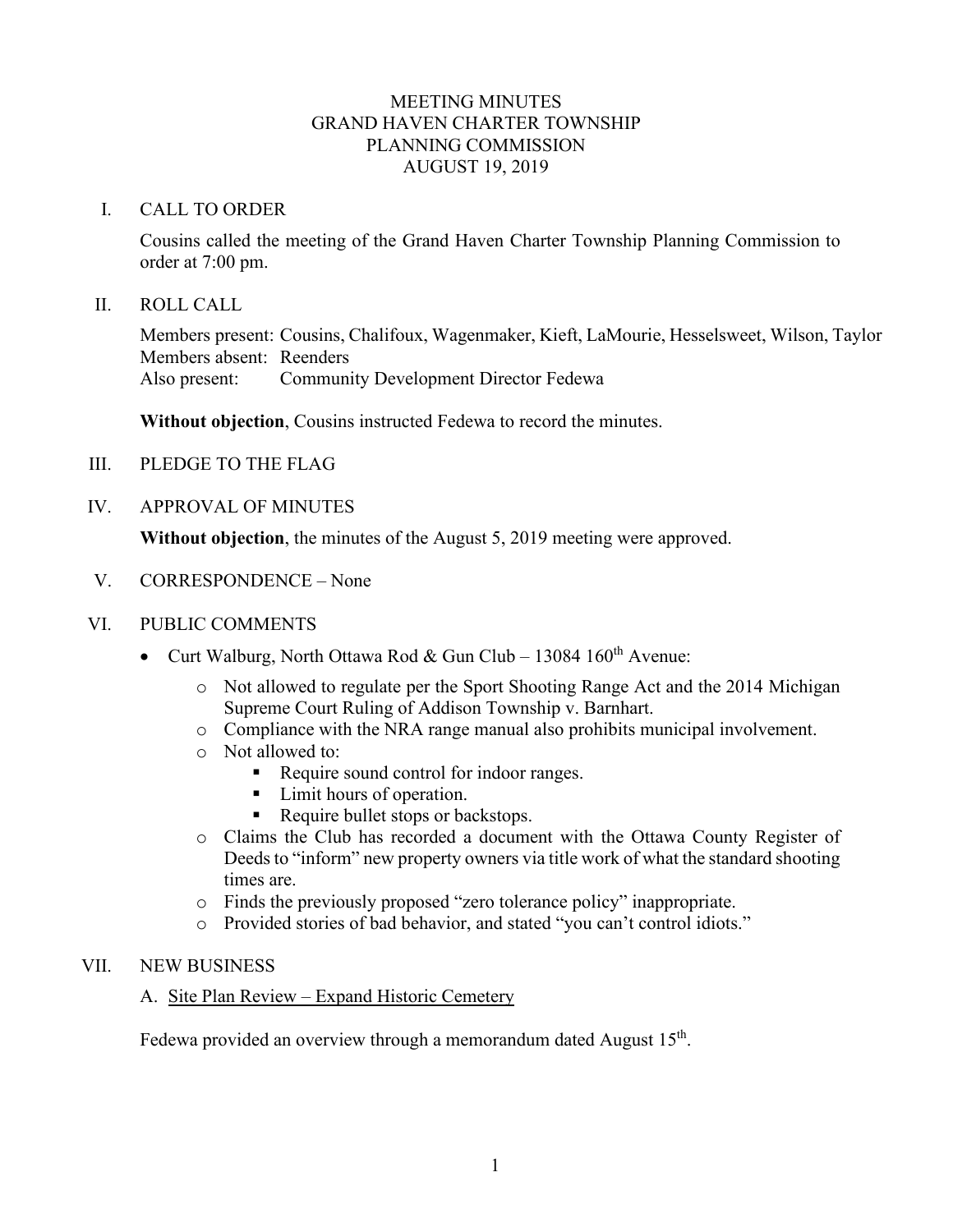**Motion** by Taylor, supported by LaMourie, to **approve** the Site Plan Review application to expand the Historic Cemetery at 12604 168th Avenue. **Which motion carried unanimously**.

#### REPORT – EXPAND HISTORIC CEMETERY – SITE PLAN REVIEW

The application meets the site plan review standards of Section 23.06 of the Zoning Ordinance. Specifically, the Planning Commission finds as follows:

- A. The uses proposed will not adversely affect the public health, safety, or welfare. Uses and structures located on the site take into account topography, size of the property, the uses on adjoining property and the relationship and size of buildings to the site.
- B. The site will be developed so as not to impede the normal and orderly development or improvement of surrounding property for uses permitted in this ordinance.
- C. Safe, convenient, uncontested, and well defined vehicular and pedestrian circulation is provided for ingress/egress points and within the site. Drives, streets and other circulation routes are designed to promote safe and efficient traffic operations within the site and at ingress/egress points.
- D. The arrangement of public or private vehicular and pedestrian connections to existing or planned streets in the area are planned to provide a safe and efficient circulation system for traffic within the township.
- E. Removal or alterations of significant natural features are restricted to those areas which are reasonably necessary to develop the site in accordance with the requirements of this Ordinance. The Planning Commission has required that landscaping, buffers, and/or greenbelts be preserved and/or provided to ensure that proposed uses will be adequately buffered from one another and from surrounding public and private property.
- F. Areas of natural drainage such as swales, wetlands, ponds, or swamps are protected and preserved insofar as practical in their natural state to provide areas for natural habitat, preserve drainage patterns and maintain the natural characteristics of the land.
- G. The site plan provides reasonable visual and sound privacy for all dwelling units located therein and adjacent thereto. Landscaping shall be used, as appropriate, to accomplish these purposes.
- H. All buildings and groups of buildings are arranged so as to permit necessary emergency vehicle access as requested by the fire department.
- I. All streets and driveways are developed in accordance with the Ottawa County Road Commission specifications, as appropriate.
- J. Appropriate measures have been taken to ensure that removal of surface waters will not adversely affect neighboring properties or the public storm drainage system. Provisions have been made to accommodate stormwater, prevent erosion and the formation of dust.
- K. Exterior lighting is arranged so that it is deflected away from adjacent properties and so it does not interfere with the vision of motorists along adjacent streets, and consists of sharp cut-off fixtures.
- L. All loading and unloading areas and outside storage areas, including areas for the storage of trash, which face or are visible from residential districts or public streets, are screened.
- M. Entrances and exits are provided at appropriate locations so as to maximize the convenience and safety for persons entering or leaving the site.
- N. The site plans conform to all applicable requirements of County, State, Federal, and Township statutes and ordinances.
- O. The general purposes and spirit of this Ordinance and the Master Plan of the Township are maintained.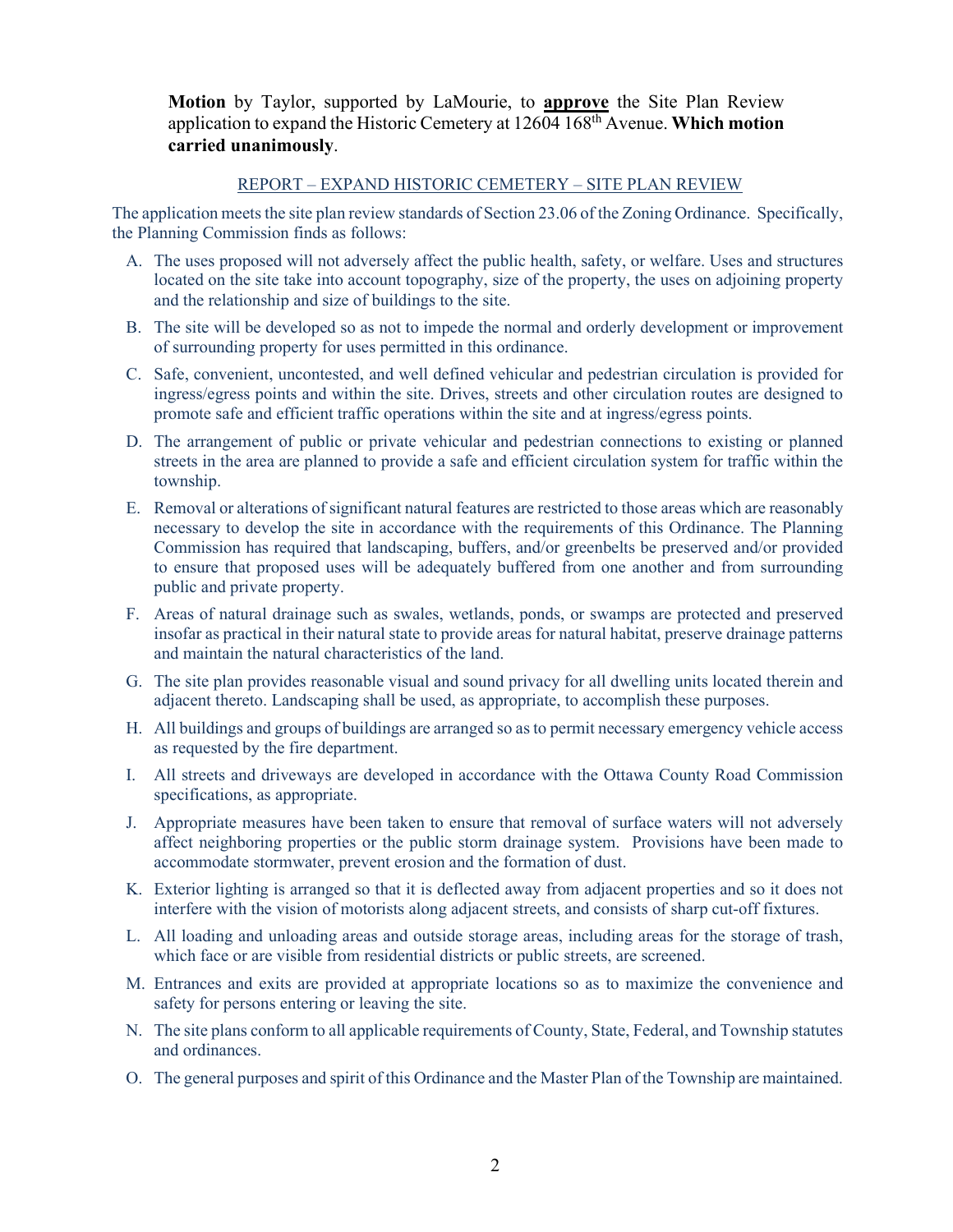# VIII. OLD BUSINESS

### A. Discuss Draft of Zoning Ordinance

Fedewa provided an overview through a memorandum dated August  $15<sup>th</sup>$ .

Commission requested Fedewa go through each item individually.

- Deck Allowance on Walkways
	- o Consensus size of deck to correspond to accessory building setback, but does not count against the number, or square footage, allowance for accessory buildings on the property as a whole.
- Outdoor Gun Ranges
	- o Consensus to follow staff recommendations in the memo, after the following discussion:
		- Approach seems to be "guilty until proven innocent," and it is not practical to prove a negative.
		- Anti-gun club citizens may trespass on property and purposefully shoot a person, property, or animal to enforce the zero tolerance policy and close the range for a year.
		- Ouestioned if the existing club is so unsecured that anyone can sneak onto the property and discharge a firearm? Requiring reasonable security is not an unreasonable regulation.
		- Include language that would require the initial event of a bullet escaping and causing injury or damage must have occurred when the range is open.
		- Ranges should be setup in a way to prevent injury. Responsible to keep their business safe.
		- The proposed language provides the Township latitude to consider all circumstances. For example, a bullet escaping during an event vs. a club member.
		- Questioned the legal authority of the Township to regulate, and directed staff to inquire with the Attorney.
		- It was reiterated this enforcement policy only applies if a bullet escapes the property and causes injury or damage to a person, property, or animal. There is no penalty under the zoning ordinance if a bullet escapes and does not cause damage or injury.
- Seasonal Roadside Stands
	- o Consensus, with the following additions:
		- Applies to AG, RP, and RR districts.
		- Include a requirement the stand be removed annually after the season is over.